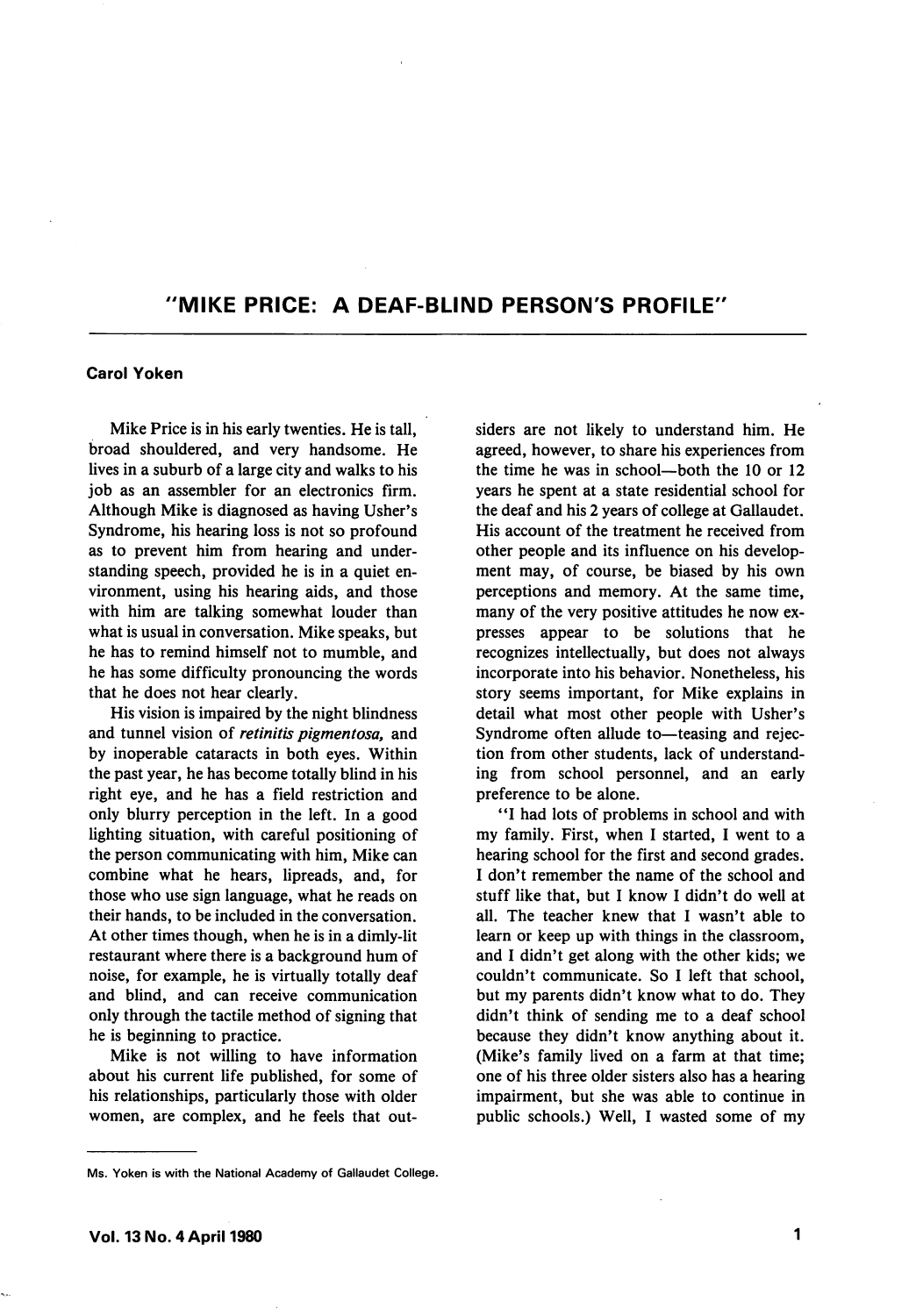time then because 1 just stayed home and worked on the farm when I was about 7 or 8 years old. I don't remember when I started at the school for the deaf and blind. 1 was at least 8 or 9 years old, no less than that." Mike's school, like several others in the country, was extablished for both blind and deaf students; their classrooms, dormitories, and activites, however, are separated, and the two groups rarely have any contact.

"I guess from the beginning I was having vision problems. The most I knew, I couldn't see in the dark. I was always getting behind other people when we were going places. I got behind, and I was the last person to come along until I could find my way. 1 began to be really frustrated with that, and I thought I was the only one in the world. I didn't know anybody else who had similar problems, except for the blind people in the other department, and we weren't living together. But sometimes I'd look at them and wonder if I'm like them or not.

\*\*I noticed that I bumped into people from sideways. Sometimes I thought they were bumping into me and didn't realize that I was the one that just didn't see them. Or they'd wave at me and say I'm always stuck up. I just couldn't get over that. When they started call ing me names like that, I began to move my head and look around to catch what was hap pening, and they'd call me more names and say, 'You're suspicious, suspicious.' It wasn't true. I was just trying to help myself.

"I used to play ball, and at first I thought I was better than a lot of my friends, but I began to realize when they started talking about me, or the coach started complaining, I began to realize that I made a lot of mistakes. I'd bump into people. I didn't see everything at one time, or I'd miss a few things, like a ball passed me and I didn't know it was coming my way. Whenever I could see the ball at the right time or in the right place, I did well. When I couldn't, I did kind of sloppy or bad to other people.

"I got frustrated, and when I was a little older, I was beginning to have a hard time with the other kids, because I guess we didn't accept each other. I didn't understand them and they

didn't understand me. I'd complain to people a lot, but they didn't understand; or they didn't want to listen; or they didn't think it was important. And I didn't know what to tell them. I couldn't see, but I didn't know what I couldn't see, and with r.p., your eyes don't look blind. I think there were a lot of misunderstandings—them and me.

"The more problems I had, the harder it was to solve them. I didn't have many friends. When I got into junior high and high school, it got to where I didn't want to go to the parties or go places in the dark. I just didn't do a lot of things that most kids do because I remembered the things when I was growing up, and everything I'd do, I'd get frustrated or down or depressed. I didn't think it was worth it to try to do things because I just didn't know how to deal with them or how to enjoy them, unless I was with some friends who knew me, and I could be comfortable. That would be maybe the only time I'd do things. I just usual ly stayed in my room all the time.

"When I was in my freshman year of high school, I think I was beginning to be more mature, but by then it didn't seem to help because it was harder for other people to understand me. You know, I'm talking about gym and football . . . anytime I'd do something wrong, or bump into people, they'd think about that and remind themselves about things that happened before. People made fun of me. Instead of my name sign with an  $M$  on my shoulder for Mike, they made it with the sign for *blind*, and they tapped everybody on the shoulder with blind, blind. Kids can be cruel. I called them my friends, but they could have been my worst enemies.

"Or else people would overlook me, just not pay attention to me. It may have been nor mal for them because they really didn't under stand me at all. Nobody really understood what the problem was. I didn't either. I just felt I was left in the hole and nothing could be right. I had to rough it out, and I didn't know how. Maybe because I wasn't smart enough, or I just didn't have the information that could tell me what was wrong.

"One time in a basketball game it was the most embarrassing time, I think, in my whole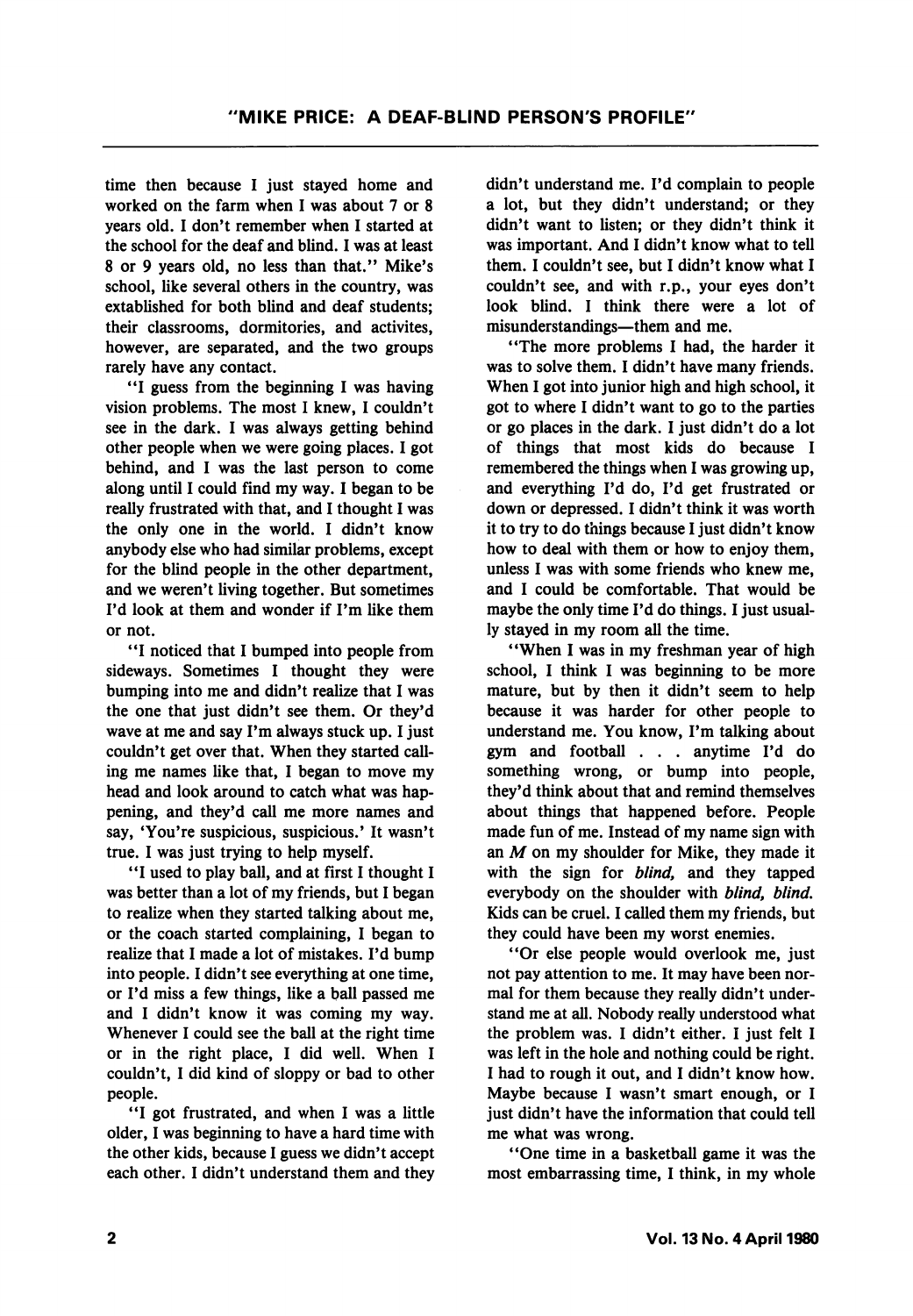life, especially because of the coaches. We had a tournament. We were in the second position, and it was the last game. We couldn't finish it because there was a bad storm and a blackout. I had only one friend, and I knew where he was before the lights went out. He wasn't too far, so I ran to look for him to hold his elbow, and I told him what was wrong. 1 couldn't see in the dark. So he helped me and we went to this waiting room. When the lights went back on, everybody started laughing at me, even the coaches—I had two of them, and they just laughed. \*0h, did you see Mike ... he was looking, looking, he couldn't find his way, he finally grabbed hold of Don.' I was just stan ding there. I couldn't even stand up for myself. Everybody was just laughing. I really hurt a lot. It was hell for me, suffering like that. And things just didn't seem to get better.

"I went to counselors, but the people I talked to didn't ask me questions like, 'What's wrong with your vision?' All they asked was why I had so many emotional problems. I tried to tell them why but.... I kept trying to tell the teachers in my own words, in my own vocabulary, what was wrong, why I had so many problems, but nobody could under stand. There were some teachers there that I really liked, I really admired, and I think that there was one teacher who believed that I just couldn't see well and she did what she could. But all the other teachers in the school thought I just had a bad attitude. I don't think I had a bad attitude: I just didn't know how to tell people what was the matter.

"A lot of times in class, people would tease me and the teacher would say, 'Why don't you get up close to the board?' but that wouldn't help. I just was never comfortable. My teachers said, 'Wear glasses.' It didn't matter if I wore glasses. I told them the doctor said this is all they could do for me; the glasses I had were as strong as they could make. It didn't matter how thick the glasses were. If they were any thicker, I wouldn't have seen at all; it would have been all blurred. I had people tease me because my glasses were way out like that.

"I don't know how I learned in class. I got through, but what they did with me, they just kind of kept me. They didn't really put me where I should have belonged, and I wasn't getting anywhere. They let me miss a lot of things and just go on. There were times when I couldn't—like math—I could do some of the harder math, but I couldn't do some of the basics. I really couldn't see the board at all. Using what I heard was the best learning method for me. And of course reading, what I could read.

"Most of the teachers talked and signed, so I could hear some of them. But there were several deaf teachers who just signed and the students just signed. I had a hell of a time. I didn't get good grades. They always put me in the lowest class, but I was just as smart as anybody else ... if I'd had a chance to learn. Maybe part of it was I didn't want to, but I don't think so. I think that I was so frustrated that I became less enthusiastic. And so you just sit there in class and daydream. I know I'm not dumb. Whatever I learned, I could understand well. But that was about the only information I could collect unless I wanted to go home and study. Really, if I couldn't hear, I would have missed everything. I think people would have thought I was retarded or crazy and sent me to the mental hospital.

"I took a driving course in my junior year. I knew right there that I didn't want to drive because the teacher said I was always going off the lane. I couldn't park right. In front of the building where he wanted me to park, I would always come too close and hit the building, and he'd get mad. I think they thought I had a bad attitude or I was angry with them. It wasn't that; I'd just get so frustrated. I didn't know how to deal with it. The teacher even grabbed hold of my shirt, and then I really got angry, 'cause that scared me. I didn't know how to tell them that I just couldn't do it. They asked me, 'Why? why? why?' and they'd always think that I was 'a quitter, a quitter.' But I just thought it's better if you quit, 'cause if I stuck in there, everybody would get me angry and I'd start fighting.

"I think my junior year was my most unhappy year. Some girls who I wanted to be with never wanted to be with me, and I don't know, I just got really frustrated and unhappy.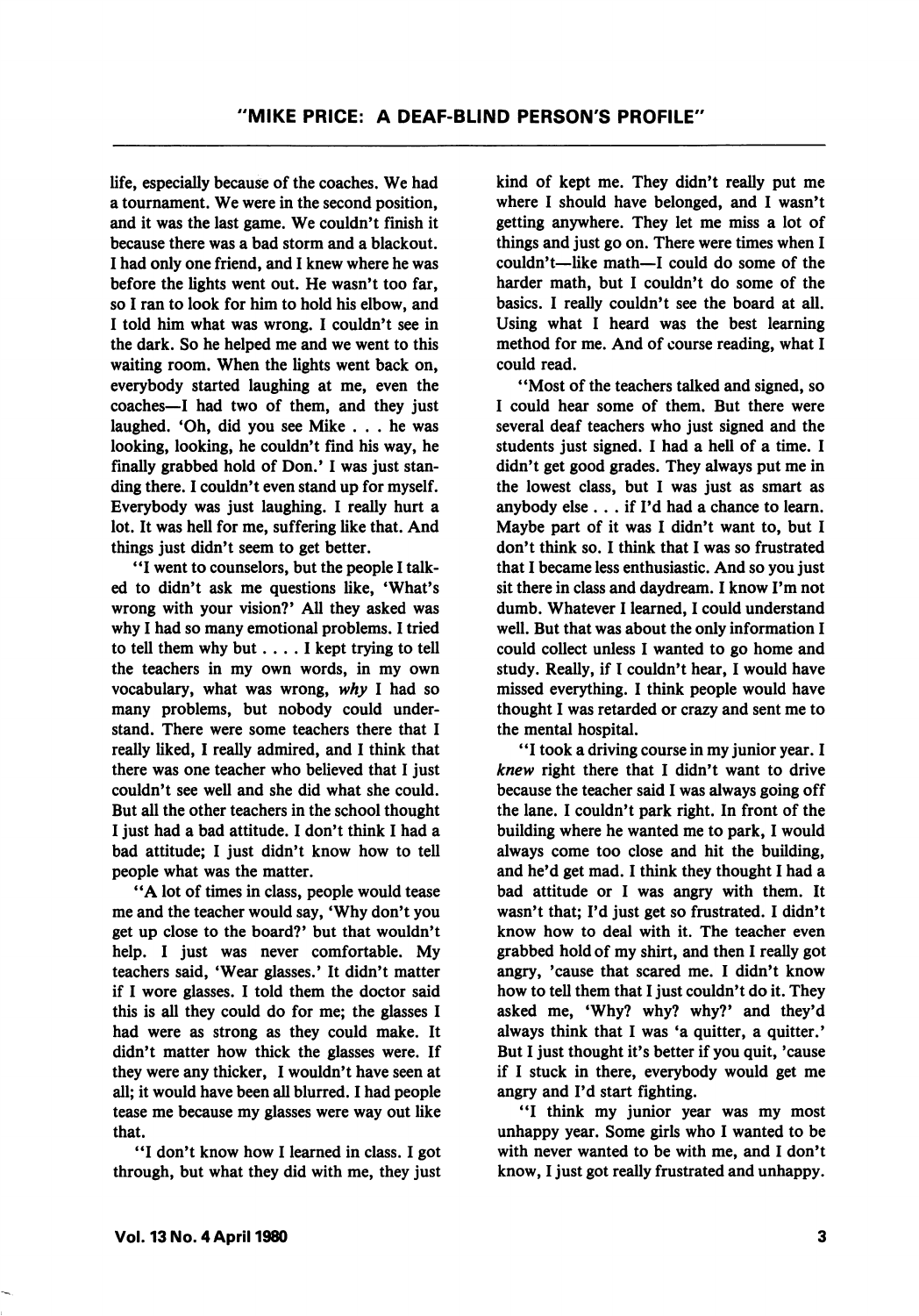I was anxious to finish school. I was just tired of being there.

"When I finished high school, I was accepted at Gallaudet. People talked me into go ing. They said, \*No matter what the problem is, go anyway.' Not only that, I didn't have anything else to do, and I couldn't get along with my dad. When I was in school, I used to go home on the weekend. I would rather be home than at school. At school, I didn't have anything I could do. Home I could take walks or go bike riding unless the weather was bad and I couldn't go out.

\*\*But my family is the kind that never smiles. My father was always angry and com plained about everything. He just always did things the hard way. I think that's where I got some of my attitudes, too, being negative. My family is like that. But I'm trying to change now. My dad was really rough on me. He would shove me, push me around. He would never sit down and talk with me, never. Things got pretty bad. My deaf sister and I would talk about the problems around the house and why. She and I signed; we were the only ones who could really communicate. Everybody in my family is much older than me. My father's old enough to be my grandfather, and my sisters were all dating and getting married when I was young, so I really never knew them. I was closest to my mother.

"I went to Gallaudet in 1974, but I don't think I was really prepared to go, because even though I passed my courses, I had some weaknesses, and I knew I would have a hard time there because I didn't have a good high school education. And I think I was scared, too, because I didn't know what to do. I still didn't understand what was wrong with me. I just thought I was the only one in the world. And I hated to go because of other kids I knew in high school who were there. I didn't want to see my old classmates because of the way they treated me in high school. Even when I got to Gallaudet, they wouldn't speak to me, and they'd tell other people, \*Oh, that guy isn't im portant, don't pay any attention to him.'

\*\*And it was more trouble because my fami ly didn't support me. I told them I couldn't see, but the only one who ever really took it seriously was my mother. That's just the character of my family. We don't believe things, or don't accept what other people say. They didn't want me to go to college anyway. If I ever complete it, I'll be the first child, and there's only two in our relatives who did.

'\*My first year at Gallaudet was hard. I had some friends, mostly multiply-handicapped students—one guy in a wheelchair I played chess with. There were some girls I was friends with, and I could go to their rooms and talk. But I had a lot of problems, and I was really angry and emotional and got into fights.

"The summer in between my two years of college, I had trouble with my family. Things had just built up on me for so many years. I knew every time that I wanted to know what happened or wanted to ask, 'What happened over there?' other people wouldn't tell me. They could see and hear and knew exactly what happened, and I would just be standing there and have no idea.

"What happened that summer, we were playing horseshoes—me, my dad, my brotherin-law, and one of the neighbors, Gary. Gary's son was outside playing. He knocked down another boy. Well, the boy's father came out of his house and knocked down Gary's son; because Gary's son knocked his son down. Gary ran over. I didn't know; I was just play ing horseshoes. I didn't see him leave, and I didn't know he was gone 'til I looked up and saw he was missing.

\*Tretty soon, I saw my dad looking over that way, and my brother-in-law looking over that way, and I looked that way, but there were cars down the street and it was hard for me to see the depth or tell what was happening. I didn't know there were kids out there 'til later.

\*\*So I was getting really anxious to know what was happening, but I thought, well, if I ask, they won't tell me; that's the way they are. They just don't understand. I think sometimes they think that I'm dumb and it's just not worth it. I'm not dumb. If I were dumb, I wouldn't be curious and asking what's hap pening. I feel like I need to know what's hap pening to satisfy myself.

\*'My dad and brother-in-law were together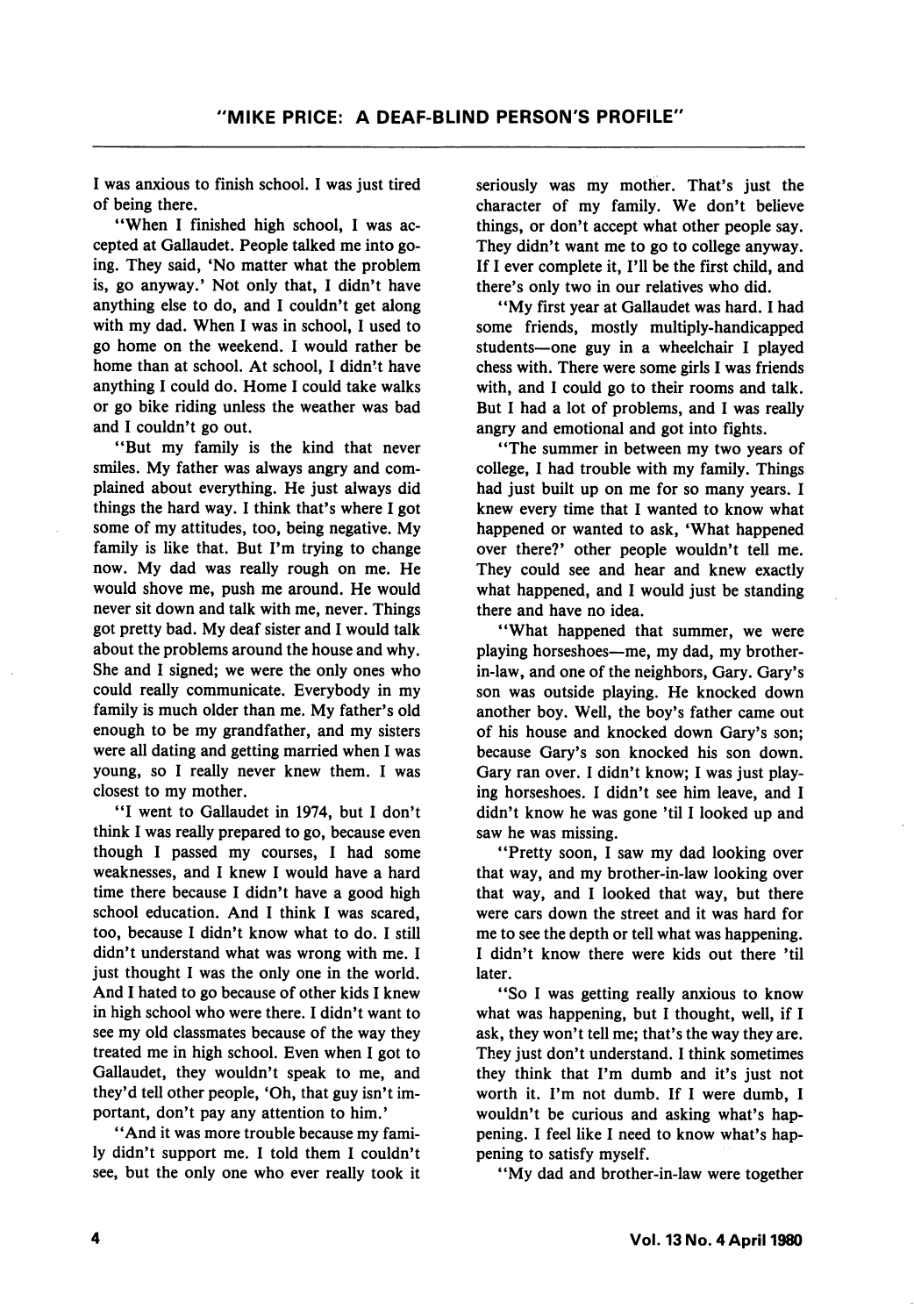and talking. I think sometimes I'm jealous because my brother-in-law and my dad can communicate and they do a lot of things together. More than they do with me. I think that hurt me some ways. But they were talking and talking, and I'm sure they were talking about what was happening and they knew what it was. So I came up to my brother-in-law and said, 'What's happening over there?' And he said, 'Oh, nothing.'

'\*I got very pissed off. I said, 'You're my brother-in-law and you just treat me like a slave or something.' I was mad. I didn't get an answer to what was happening, and here they understood it. They left me out. I picked up a rock and threw it down, just to get it out of my system. I wasn't throwing it at them. My brother-in-law didn't realize that. I threw it down and it bounced up. I think it hit him. I think that's what happened. But he gave me a shove. Right there, I just exploded. That's where the fight started. He was wrestling me, my dad was wrestling me. They were fighting me—but that wasn't solving the problem. I think they were trying to calm me down, but that wasn't going to do it. Gary came over and there were three against me.

"Boy, I was getting stronger and tougher, and I got hold of my dad's arm and I swung him. He was kind of flying in the air, real low above the cement on the driveway. He finally hit his head; his hat came off and he hit the ground. I was still angry, and I said, 'Keep your hands off me and leave me alone.' I told them when I'm angry like that, I don't want to be bothered, but they were still bothering me and yelling at me. I didn't see him, but Gary got behind me and was trying to pin my arms back. That made me a little more mad. It was hard for me, but I finally got him off. They gave up and didn't touch me anymore, but I wanted to show them that I didn't want them to touch me.

"We went into the house and I picked up a knife, a steak knife, and I had it in my hand. I was just trying to scare people. I wasn't going to attack them or anything. But my dad, he was gonna call the sheriff. I said, 'Just go ahead.' Then my brother-in-law said, 'No, No, forget it.' So I finally left and walked about a mile to a girl that I knew. I went to see her and talked it over with her. After that, I had several more fights with my dad, and I even broke his glasses. He had cuts on his eyebrows. He tried to fight me back, but he couldn't.

"It was really an emotional experience. But I knew what I was doing. I wanted to get it out of my system and show people I was serious. But they thought I was crazy. They wanted to lock me up in the state hospital. I've just had a lot of emotional. . . especially when it's built up over so many years. I just didn't know any other way. I would have liked to have done it a nicer way, but I just didn't know how."

Mike went back to Gallaudet for a second year, and that is when he learned that he had Usher's Syndrome. "I started going to the in firmary. Back in high school I started that, just going sometimes and talking with the nurses. I did it again at Gallaudet, and finally I told one nurse about my high school life and how frustrated I was in the dark and things like that. She suspected that maybe I had r.p., because she knew Art Roehrig who worked at Gallaudet and had it. She thought maybe I had the same problem, so she volunteered to take me to the National Institutes of Health in Maryland. I spent 8 hours there with her as my interpreter. That's when I found out.

"I was really shocked. I couldn't believe it. I told the doctor, 'All this time and I didn't know. That was why I was so frustrated and unhappy.' After all those years. I don't know what it would have been like before if I'd known the problem better. I might have been the same, I don't know. But I was glad to find out. But it was also hard for me to believe the other stuff.

"First the doctor wanted to know if I wanted to see a counselor. He was a little bit worried; so was the nurse. But then he said okay, he would sit down and show me what was the matter. He had some demonstrating pictures and he showed me those and did some drawings of how much I could see, degrees, and stuff like that. I got the idea, but I just couldn't believe it—that was it. And he told me, maybe in 5 or 10 years from then I might become totally blind or something like that. He said, 'Your vision will get worse; there's no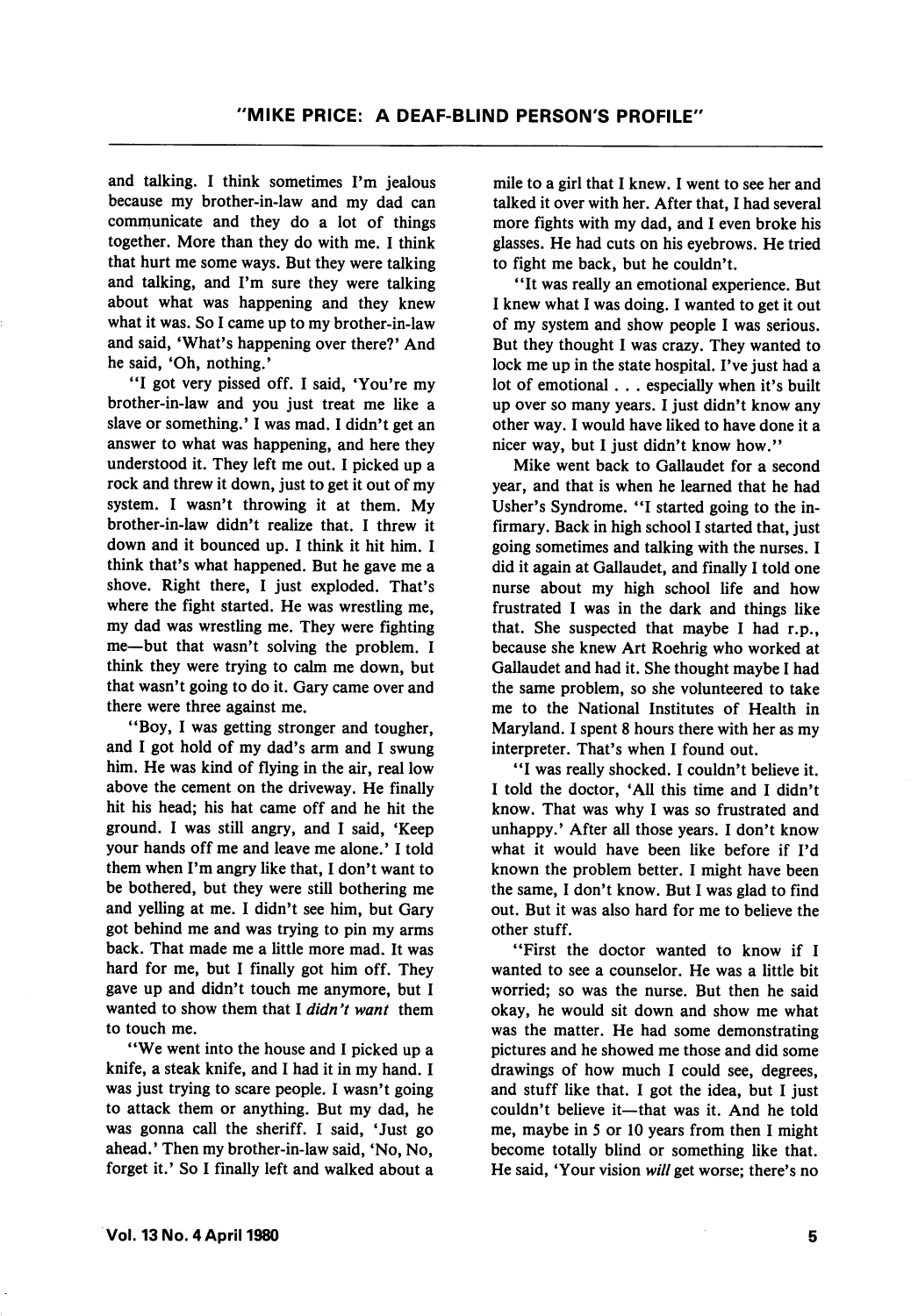question about that.' He also told me about marriage and to be careful about what girl I marry. He said that I might give birth to a child with the same condition. And he explained about the dark and about my limitations. He told me a lot of things; 1 don't remember them all.

"Then it took me some time to realize how serious it was. 1 still have problems accepting it, but I think I had more problems at first because I didn't know how to accept it, until I learned there are a lot more people who have it. Now I can look at them and see how well they do. But it took me a long time. 1 think 1 was close-minded, and it took me a long time to become more openminded about it.

"I stayed at Gallaudet but I stopped going to classes. 1 guess I really didn't want to learn. I think I was pissed off. 1 didn't know what to do, whether to leave school or stay. Learning was really hard for me. I could understand if I wanted to, but I had to study hard to under stand. I was having a lot of personal problems. I talked with my friends. One person would tell me to do one thing and another would tell me another thing. They wanted me to do this or that, and I didn't know who to follow. About my future—what should I do? What kind of teacher should I be? should I work now? or stay in school? They were mostly staff in the dormitory, some teachers and nurses. They all looked at me different and I didn't know who to follow or who could understand. It was like I was just left out in the ocean and didn't know what to do. I didn't want to go to counselors. I get tired of counselors. They do their job, but somehow, I'm just tired of it. I just rather be friends with people.

"I went back home and I was wishing I didn't. I had a lot of problems. Bad fights and arguments with my dad and brother-in-law. I wanted to be alone. I wanted to do what I wanted to do. They wanted me to go to work right off. They weren't able to help me or to understand. I just got there and boy, they were right on my back, pushing me. I was really depressed. Part of it was, before I came home, my mother was in the hospital for a week and they didn't let me know. They knew I was close to my mother and I would have wanted to

come home. She had already died when I got there; the day I got there, she was already dead. That tore me up. I don't know what it was with my family. Communication or something. I think they didn't really like me. I think it's because of my attitudes. I really can't say how I acted, 'cause I can't see myself. I just know that's some of the reason."

Mike stayed with his father for a few months, trying to find a job through voca tional rehabilitation. His rehabilitation counselor suggested that he go to the larger city that he lives near now to receive a full evaluation of his skills and needs for training. He moved, and has been living in that area for about 2 years. He has thought a lot about what would have helped him as a child and teenager to understand himself better. He feels that the two most crucial aids would have been ac curate information about his limited vision and the support of his family.

Mike says, "I wish when I was growing up that somebody had come up to me and had a movie camera and didn't even let me know or see him taking pictures, for a whole day, every where, a lot of places with different people, then showed me the things that I missed and why I didn't see them. I think they should take movies of some of these students now and show the people who are normal—teachers and professionals—to help the students.

"He may have to have note takers and maybe the teachers are going to have to work a little bit harder. They need to find out if the student can see the boards, then change them or make extra copies of things for the student. The teachers get good pay; it's not gonna hurt for them to work a little bit more. I think they have to learn to be more patient. Then they can teach the student to take more responsibility for himself.

"But I think the family is the most impor tant thing for the child. I think that my parents knew that I had r.p., but they never told me what the doctor said. I can't prove it, but I think so. The family has to work with the child when he's young. When he's depressed, they need to explain, \*Mike, I know you like basket ball, but you know, when you're older, life's gonna be different for you. Now you may